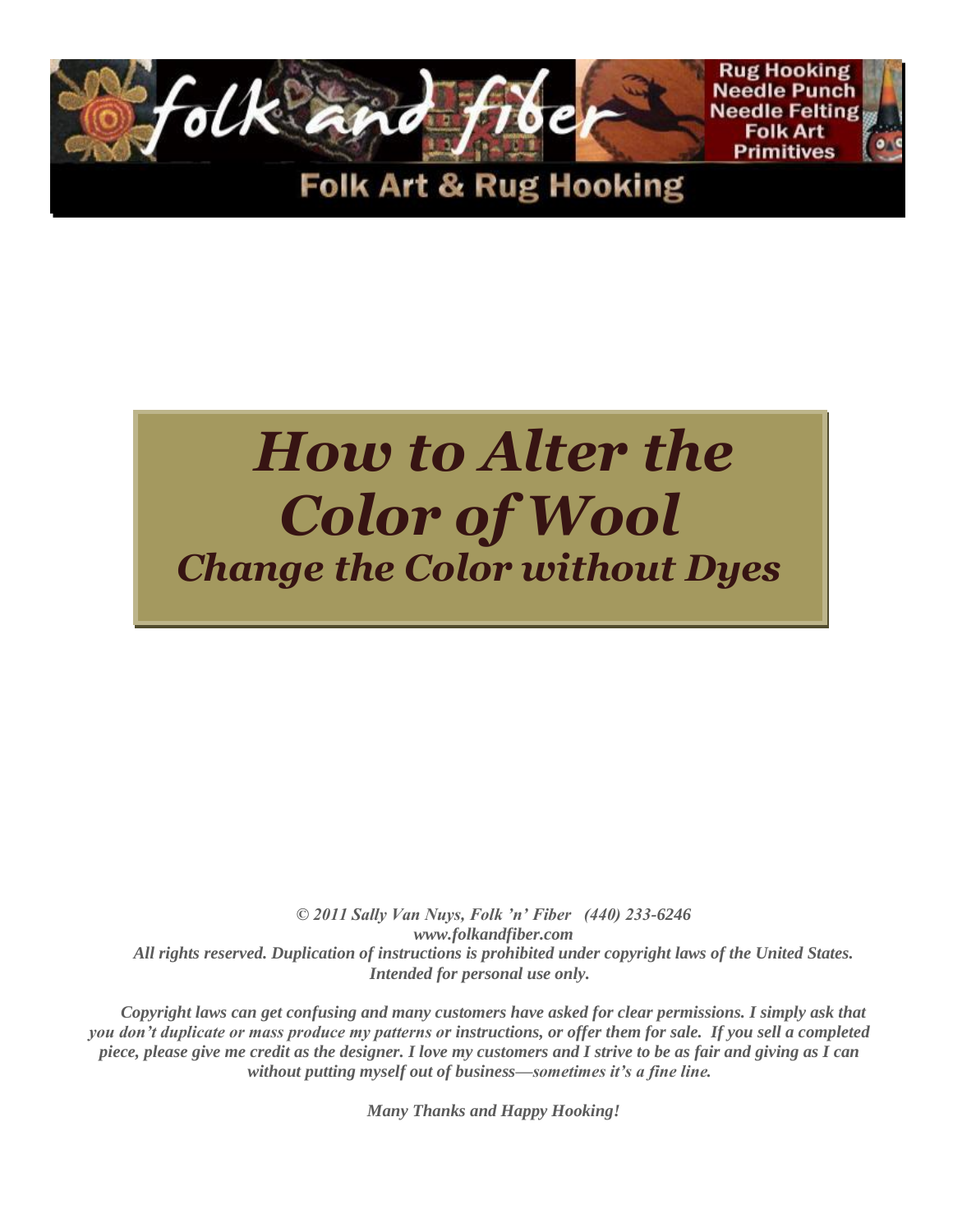# **How to Alter the Color of Wool**

#### **Change the Color without Dyes**

Many rug hookers, especially new rug hookers, do not want to invest additional money and time in supplies and dyes for overdyeing woolens to use in their hooking. This section explains some simple, inexpensive ways that you can alter the colors of wool without the use of commercial dyes and formulas. The tools are similar to what is used in overdyeing, but most are found right in your kitchen already.

Wool comes in glorious colors, and some not so glorious colors! Don't ever pass up a good piece of wool just because you don't like the color. You want to constantly be building your stash of wool, and in time you may want to start overdyeing them to achieve exactly the colors you need for a project. In the meantime, there are ways to change those ugly or not-quite-right woolens to get the colors you need for your hooking projects.

# **Prep Steps for All Methods**

1. Gather Equipment

#### *IMPORTANT CAUTION: Only use these tools for wool -- do not use them ever again for food preparation.*

- Pot: enamel (no chips inside) or stainless steel
- Wool
- Tongs for Lifting Wet Wool
- Rubber Gloves
- White Paper Towels
- Uniodized Table Salt
- White Household Vinegar
- Protective Covering for Yourself & Your Work Surface
- Powder Tide or Powder Borax
- Wetting agent such as Jet Dry for dishwashers
- 2. Select and Soak Wool
- a) Use from 1/2 to 1 yard total of wools, depending upon size of dye pot used. (I can dye 1 to 1 1/2 yards in my 20-qt. stainless steel pot.)
- b) You can use a variety of wools for these methods. Read about each method first and select the one that most closely matches what you'd like to do with your wool. Use wool that works well for hooking - these methods don't correct for poor weight or wrong fabric content.
- c) In your sink, fill a pot or tub with hot water, add about 3 Tbls. Jet Dry. (Don't pre-soak wool if you are marbling.)
- d) Add the wool to the pot. Squeeze water through each piece of wool to thoroughly wet it.





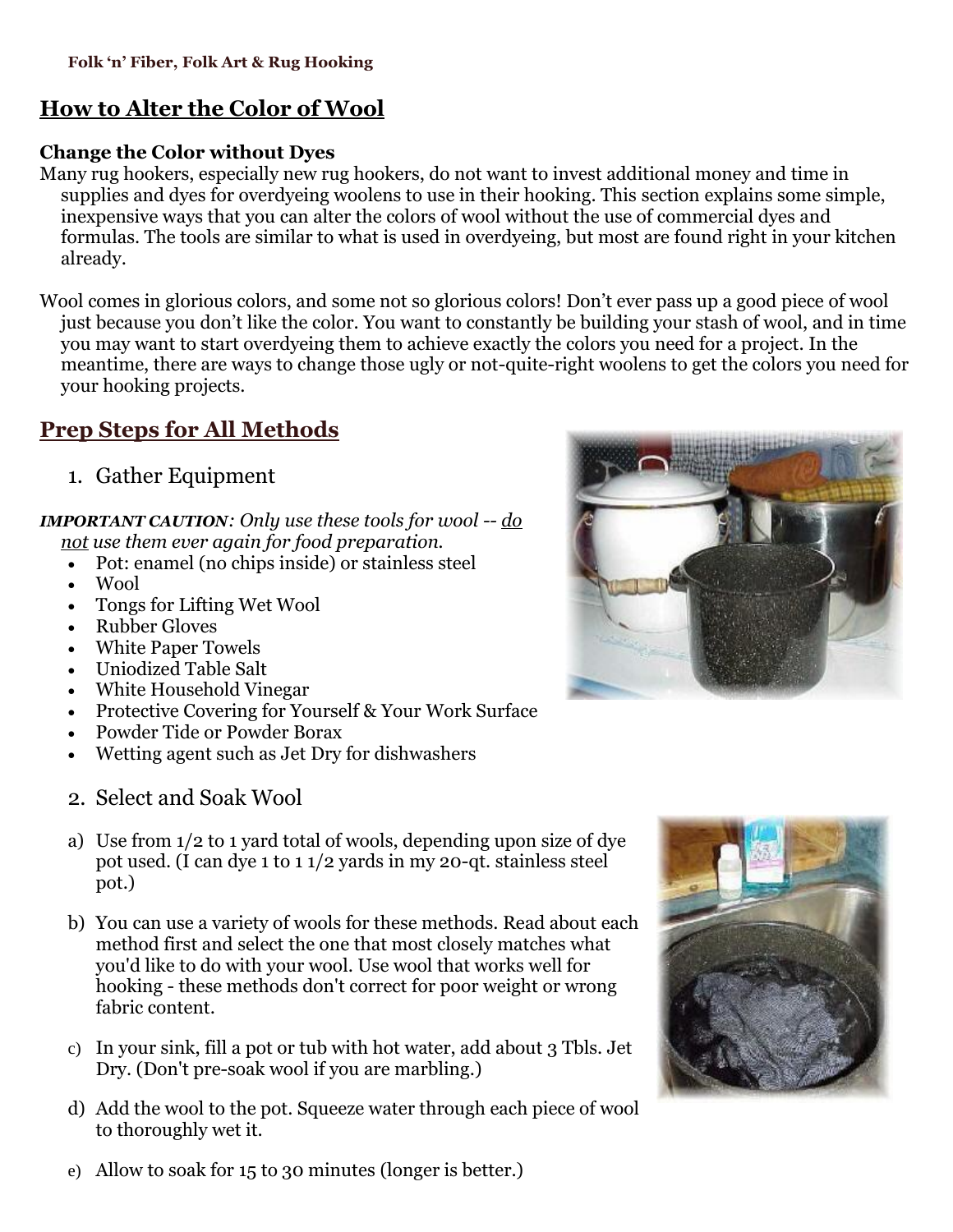#### **Folk 'n' Fiber, Folk Art & Rug Hooking**

#### 3. Prepare the Wool Pot

a) Select a pot and fill it about 2/3 full of tap water.

\**(For marbling, use just enough water to cover the wool.)*

- b) Add a Tablespoon of Tide or Borax and stir to dissolve well.
- c) Put the pot on the stove & allow it to come to temperature; bring the water just to the boiling point, then turn down to a simmer before you add the wool to the pot.



d) Go to the Method you wish to try.

*Just a note here about my favorite pots shown in the photos -*I use an old enamelware pot to soak my wool (black one), and I use both stainless steel and enamelware to dye in. My enamelware pot is an old slop pot I bought at an antique shop (don't pay over \$20.00 for these -- not worth more than that). I like it because it has a lid and a sturdy bail handle. My larger pot is a 20 quart stainless steel pot, and I love it too because I can dye a lot of wool at one time in it.

#### **Method 1: Marry the Wool**

Example of when to use this method: If you have several red (or other color) pieces of wool and you need more than one red (or the other color) for a project, but the wools you have just don't look good together, you can marry them and bring those shades closer together!

You can also use this method to tone down bright colors, using wool in the complementary color (stay with me - it's easy.) For example, if you have a bright blue that you want to tone down, marry it in a pot with a piece of orange wool (its complementary color on the color wheel)— the blue and orange will marry to yield two pieces of different colored, but complementary wools that will be less bright and usable for the same project. You might want to save a little "before" piece of each wool, and then add little pieces of the "after" wool so you can compare and see the changes.

If you are not sure about complementary colors, look for a color wheel online; complementary colors lie directly across the wheel from one another.

#### Here's How to Do It:

- 1. Add all that pre-soaked wool to the prepared pot of water + detergent; do not wring the water from the wool. Use enough wool in the pot so that the wool can still move in the water - don't pack it in.
- 2. Push the wool to the bottom of the pot, without allowing any wool to poke above the water line.
- 3. Let the wool simmer for about 20 -30 minutes. The woolens will each release a bit of their dye, then all the dye colors in the solution blend together, so that the fabrics will become new shades that go well together.
- 4. When a decent amount of dye is released into the water (or after at least 20 minutes in the pot) set those dyes back into the fabrics. Pour about 1/3 cup white vinegar into the pot, give it a stir, then let it all simmer for another 20-30 minutes.
- 5. Cool the wool, then rinse in clear water. See Final Steps for All Methods.

6. All those colors will now look much better when used together in your rug! Use whichever similar colors (yes, plaids and other textures, too) that need to be married for a project.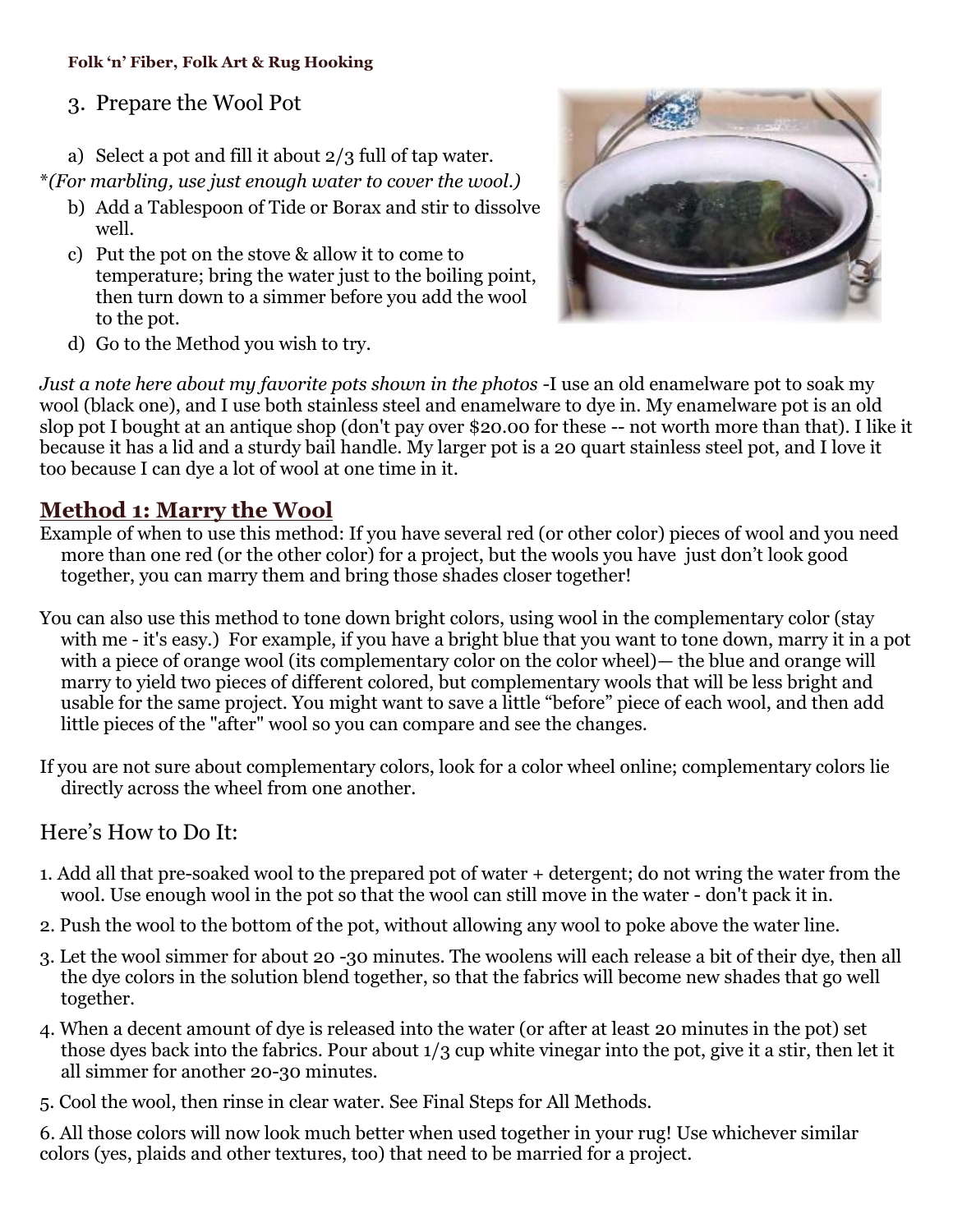# **Method 2: Stew the Wool**

- Example of when to use this method: If you have several pieces of different colored wool that you'd like to use in the same project, but the wools just don't look "right" together, you can stew them and try to bring their shades closer together! This method is similar to marrying, but you'll use it with different colors, not all the same color family.
- As with marrying, you can also use this method to tone down bright colors, using equal amounts of wool in the complementary color.

#### Here's How to Do It:

- 1. Add pre-soaked wool to the prepared pot of water + detergent; do not wring the water from the wool. Use enough wool in the pot so that the wool can still move in the water - don't pack it in.
- 2. Push the wool to the bottom of the pot, without allowing any wool to poke above the water line.
- 3. Let the wool simmer for about 20 -30 minutes. The woolens will each release dyes, then all the dye colors in the solution blend together, so that the fabrics will become new shades that go better together.
- 4. When a decent amount of dye is released into the water (or after at least 20 minutes in the pot) set those dyes back into the fabrics. Pour about 1/3 cup white vinegar into the pot, give it a stir, then let it all simmer for another 20-30 minutes.
- 5. Cool the wool, then rinse in clear water. See Final Steps for All Methods.
- 6. All those colors will now look much better when used together in your rug! Use a variety of colors, plaids, checks, and shades that you'd like to use for a project. Some will work well, and others might not. It's an experiment

#### **Method 3: Marble the Wool**

Thanks to Karen Kahle from *Primitive Spirit Rugs* for creating this great technique.

This technique is useful for creating different colors of wools to use in the same background or in the same rug, that are very well coordinated but not the same color.

#### Here's How to Do It:

*Note: For this technique, use just enough water to barely cover the wool, and don't pre-soak the wool.* 

- 1. Pick a dark wool, like hunter green, and then it's complement—medium to dark red or burgundy. Then pick a light shade of either of those (pink, light green), or pick a neutral, like camel or tan. Rip each piece into similar sizes.
- 2. Layer pieces one on top of the other, alternating the colors and tones (dark, light, dark, light, etc). Roll them together long ways, like a snake or a jelly roll. Take rubber bands or twine and bind the roll in several places (think tie dye.) The number of binding ties will vary the effect you get, but use at least five. You can also use twine or strips of wool for tying up the bundle.
- 3. Coil the roll of wool up like a snake and put it in the bottom of your prepared pot of water + detergent. You want the coil to just fit inside the pot, so if you are doing small swatches, use a smaller pot. Use just enough water to barely cover the wool.
- 4. Smoosh the wool down in the water with tongs to mix in the detergent and to wet the dry coil of wool.
- 5. Simmer wool coil for 30 minutes (do not boil the water or you will felt the wool—not good to do!). You can turn the coil over in the pot after about 15 minutes if you want—this is something to experiment with as it will vary your results.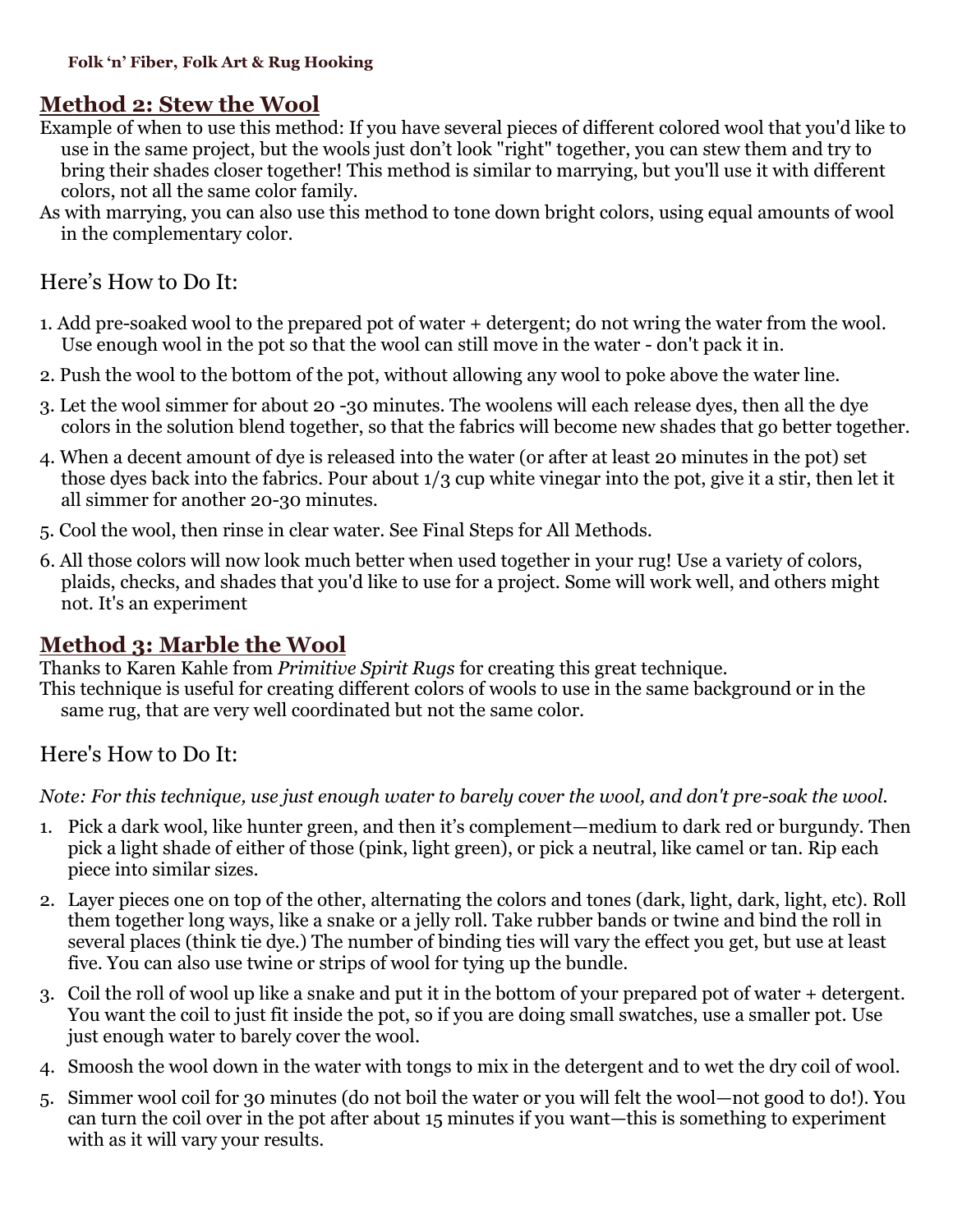#### **Folk 'n' Fiber, Folk Art & Rug Hooking**

- 6. After 30 minutes, add about 1/2 cup of white vinegar to set the dyes back into the wool and let it all simmer for another 30 minutes, or until the water is clear and the dyes have all been taken up.
- 7. Rinse wool coil in cool water. When the wool is cool enough to touch, cut the ties or rubber bands and unwrap your wool and be amazed at the results!
- 8. Follow Final Steps for All Methods.

Here are some color combinations that work especially well for marbling:

- navy/soft yellow/golden brown
- olive/camel/maroon
- dark red/light red/black or dark plum
- russet brown/camel/eggplant
- blue/oatmeal/olive green
- blue/white/brown

As you can see these do not always follow the complement formula. Some great subtle effect can be achieved with a more monochromatic combination such as brown/camel/mustard -- especially good for backgrounds. Experiment with anything you think might look good together. You can do it with 3 small swatches in a small pan to get an idea of how it will turn out before you use large amounts to avoid unhappy surprises with larger pieces! Some wool will release more dye than others, so you'll have to experiment and see what you get . . . it's always a happy surprise!

# **Final Steps for All Methods**

- 1) Cool the Wool
	- a) Carefully move the pot from the stove to the sink. Wear protective gloves to prevent being burned.
	- b) Slowly cool the wool by running first warm, then tepid, then cool water over the wool. Do not go immediately from hot bath to cold rinse or you could felt your wool, making it too thick for hooking. You can also just turn off the fire under the pot and allow the wool to cool in the pot overnight. I usually can't wait that long to see the wool!
- 2) Rinse & Dry the Wool
	- a) Remove each piece of wool from the cooled pot and lightly wring out excess water.
	- b) I rinse & spin the wool in my washing machine just using the rinse cycle on cold.
	- c) Put the wool into your dryer with a bath towel and a dryer sheet and allow to dry on medium heat. The bath rowel will help fluff the wool fibers and the dryer sheet will prevent static cling to make folding and storing much nicer. It smells good, too!





3) Enjoy Your "New" Wool!